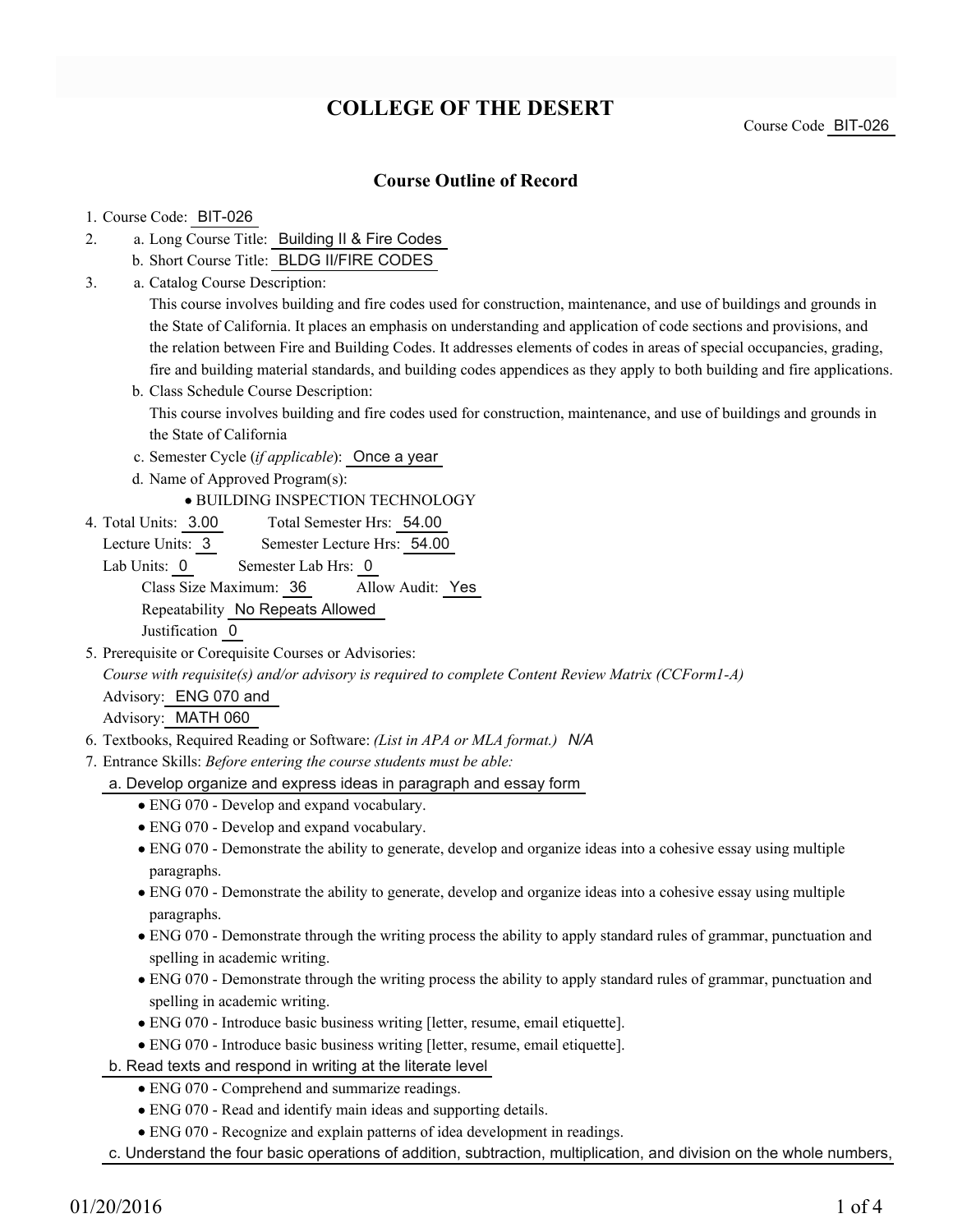## BIT 026-Building II & Fire Codes

integers, and rational numbers

- MATH 060 Compute using the four basic operations of addition, subtraction, multiplication, and division on the rational numbers in both fraction and decimal form.
- MATH 060 Apply the basic operations to solve application problems that involve whole numbers, integers, and rational numbers.
- MATH 060 Apply the order of operations to simplify expressions involving several operations using rational numbers.
- MATH 060 Use the concept of ratio to determine the solution to a proportion problem.

d. Understand the concept of a fraction as a part of a whole.

- MATH 060 Apply methods of conversion between percents, decimals, and fractions.
- 8. Course Content and Scope:

### Lecture:

- a. Introduction
- b. General code requirement provisions, Building and Fire Codes
- c. Requirements for types of construction
- d. Occupancies Building and Fire Code requirements
- e. Provisions in Building and Fire Codes for Fire Sprinklers and Alarm Systems
- f. Building Framing and Roofing Requirements-Building and Fire priorities
- g. Concrete and Steel Construction
- h. Handling and Classification of Hazardous Materials
- i. Responsibilities Under Building and Fire Codes
- j. Construction Materials Use
- k. Exiting construction in Buildings and Property
- l. Maintenance of Buildings and Property
- m. Building Construction Processes
- n. Grading
- o. Types of Construction

p. Employment achievement in private or public construction fields, or become inspector or plans examiners.

Lab: *(if the "Lab Hours" is greater than zero this is required)*

- 9. Course Student Learning Outcomes:
	- 1.

Cite code sections and apply provisions with relation to fire codes in construction, regulation and design.

- 10. Course Objectives: Upon completion of this course, students will be able to:
	- a. Demonstrate an understanding of Fire codes to apply them in construction, regulation, and design
	- b. Demonstrate the ability to pass applicable professional certification examinations
	- c. Apply Building and Fire codes in construction, regulation, and design
- Methods of Instruction: *(Integration: Elements should validate parallel course outline elements)* 11.
	- a. Discussion
	- b. Lecture
	- c. Participation

Other Methods:

Presentation of construction materials

12. Assignments: (List samples of specific activities/assignments students are expected to complete both in and outside of class.) In Class Hours: 54.00 Outside Class Hours: 108.00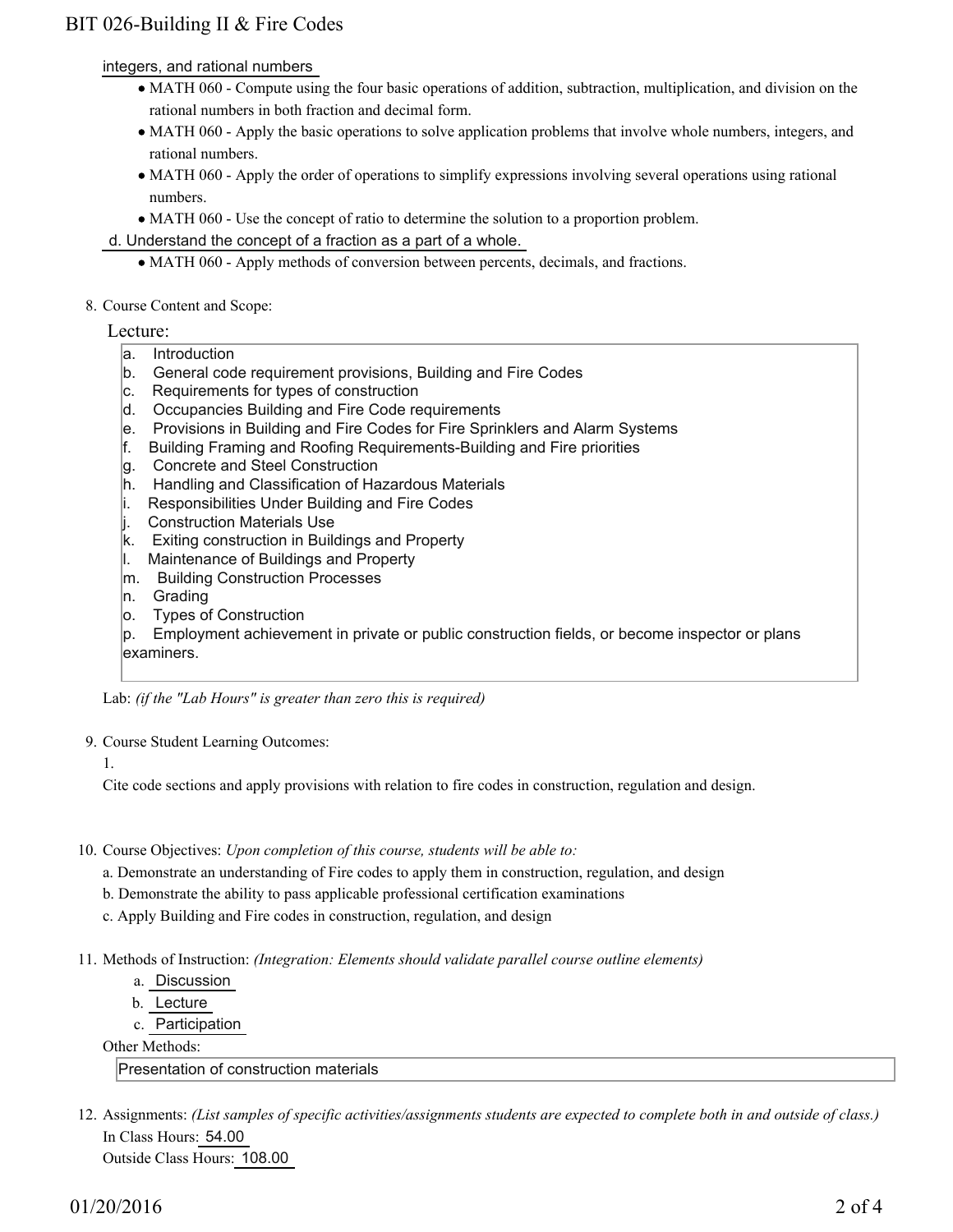### BIT 026-Building II & Fire Codes

- a. In-class Assignments
	- 1. Presentation of class subjects and materials
	- 2. Review code sections
	- 3. Maintenance and use of handout class materials
- b. Out-of-class Assignments
	- 1. Reading assignments of codes and handouts
	- 2. Visit construction sites
	- 3. Review code sections presented in classes
	- 4. Maintenance and use of handout class materials

13. Methods of Evaluating Student Progress: The student will demonstrate proficiency by:

- Presentations/student demonstration observations
- True/false/multiple choice examinations
- Mid-term and final evaluations
- Student participation/contribution
	- Participation in class and group discussions
- 14. Methods of Evaluating: Additional Assesment Information:
- 15. Need/Purpose/Rationale -- All courses must meet one or more CCC missions.
	- PO Career and Technical Education

Fulfill the requirements for an entry- level position in their field.

Apply critical thinking skills to execute daily duties in their area of employment.

Apply critical thinking skills to research, evaluate, analyze, and synthesize information.

Display the skills and aptitude necessary to pass certification exams in their field.

Exhibit effective written, oral communication and interpersonal skills.

IO - Personal and Professional Development

Demonstrate an understanding of ethical issues to make sound judgments and decisions.

IO - Critical Thinking and Communication

Apply principles of logic to problem solve and reason with a fair and open mind.

Apply standard conventions in grammar, mechanics, usage and punctuation.

Appreciate diversity as it is expressed in multiple disciplines and across various cultures through reading,

- speaking and writing.
- 16. Comparable Transfer Course

| <b>University System</b> | Campus | <b>Course Number</b> | <b>Course Title</b> | <b>Catalog Year</b> |
|--------------------------|--------|----------------------|---------------------|---------------------|
|                          |        |                      |                     |                     |

17. Special Materials and/or Equipment Required of Students:

| 18. Materials Fees: |  | Required Material? |
|---------------------|--|--------------------|
|---------------------|--|--------------------|

19. Provide Reasons for the Substantial Modifications or New Course:

Change advisory from ENG-050 & RDG-050 to ENG-070

- a. Cross-Listed Course *(Enter Course Code)*: *N/A* 20.
	- b. Replacement Course *(Enter original Course Code)*: *N/A*
- 21. Grading Method *(choose one)*: Letter Grade Only